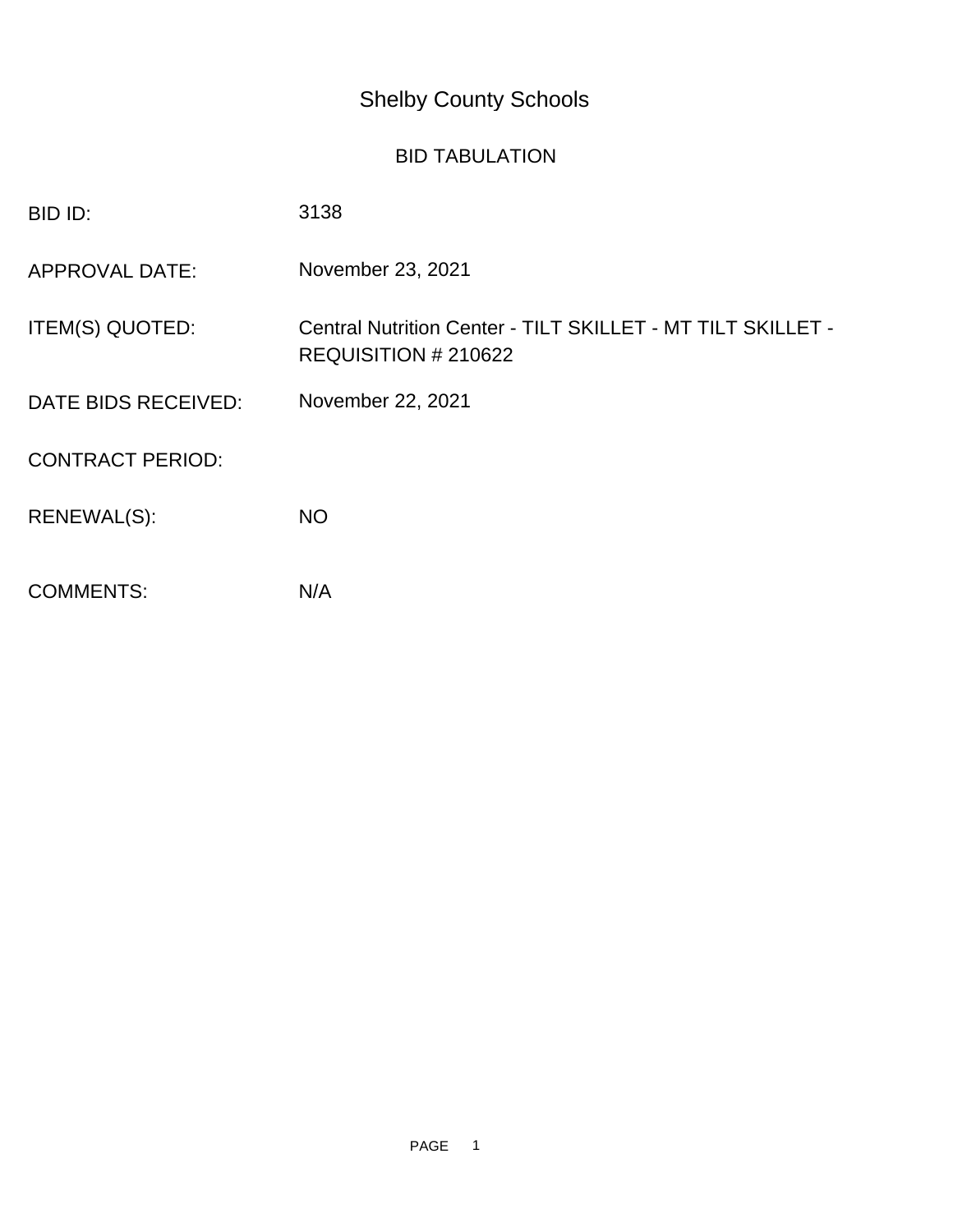## **Vendor Response Terms**

| <b>Vendor Name</b>              | <b>Response Terms</b> | <b>Response Payment Terms</b> |
|---------------------------------|-----------------------|-------------------------------|
| Douglas Equipment               |                       |                               |
| federal equipment dealers, inc. | delivered             | net on invoice                |
| HOTEL AND RESTAURANT SUPPLY     |                       |                               |

Pueblo Hotel Supply dba Grady's Restaurant & Bar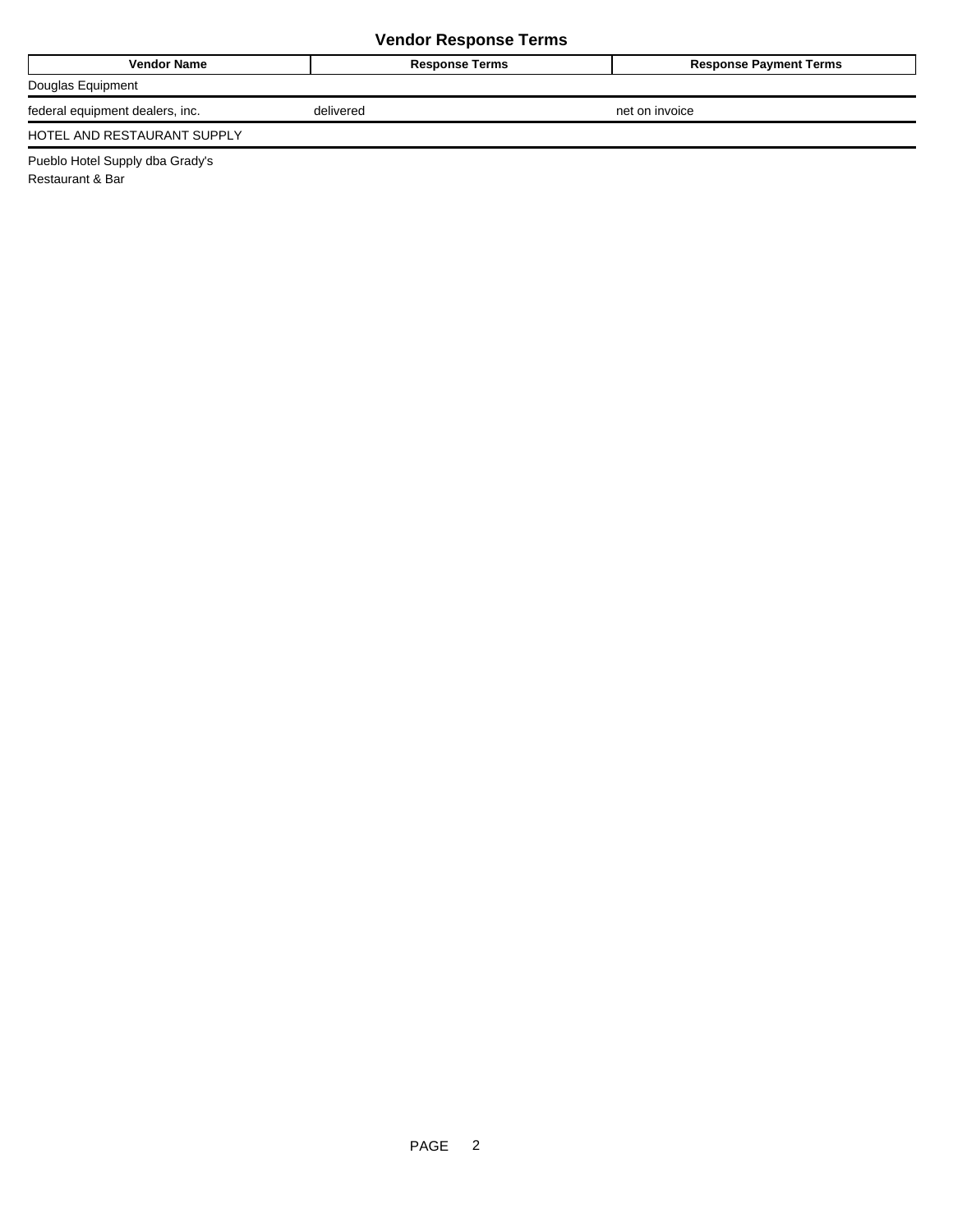ITEM NO. 1 - TILT SKILLET APPROVED BRAND AND MODEL: CLEVELAND SGL-30-TI OR APPROVED EQUAL. UNIT O BE COMPLETE WITH DUAL POWER SETTING, NORMAL AND HIGH-POWER COOKING CONTROLS. POWER BURNER (FORCED AIR) GAS COMBUSTION SYSTEM, AUTOMATIC IGNITION, SPLASH PROOF CONSTRUCTION, SPRING ASSIT COVER WITH VENT, GALLON/LITER MARKINGS, 5/8 STAINLESS STEEL-CLAD COOKING SURFACE WITH BEAD BLASED FINISH, EASY ADJUSTABLE FEET WITH REAR FLANGED AND FRONT BULLET STYLE. TO BE PROVIDED WITH A 2" TANGENT DRAW-OFF VALVE (TDZSK) ON LEFT SIDE. DELIVERY ONLY, NO INSTALLATION. 1 - Count, Estimated Quantity - 1 VENDOR NAME UNIT PRICE (\$) ITEM MANUFACTURER & PART NUMBER UNIT PRICE (\$) HOTEL AND RESTAURANT SUPPLY SEE ATTACHED SPECS 14,676.0000\* **VENDOR REFERENCE NUMBER:** As Per Spec Pueblo Hotel Supply dba Grady's Restaurant & Bar SEE ATTACHED SPECS #SGL30T1 15,681.4500 **VENDOR REFERENCE NUMBER:** Cleveland Range RESPONSE ITEM PAYMENT TERMS: Net 30 federal equipment dealers, inc. The SEE ATTACHED SPECS #cleveland 15,807.0000 **VENDOR REFERENCE NUMBER:** scs3138 RESPONSE ITEM PAYMENT TERMS: net RESPONSE ITEM NOTES: delivered Douglas Equipment 17,748.5800 SEE ATTACHED SPECS #Vulcan 17,748.5800 **VENDOR REFERENCE NUMBER:** VG30